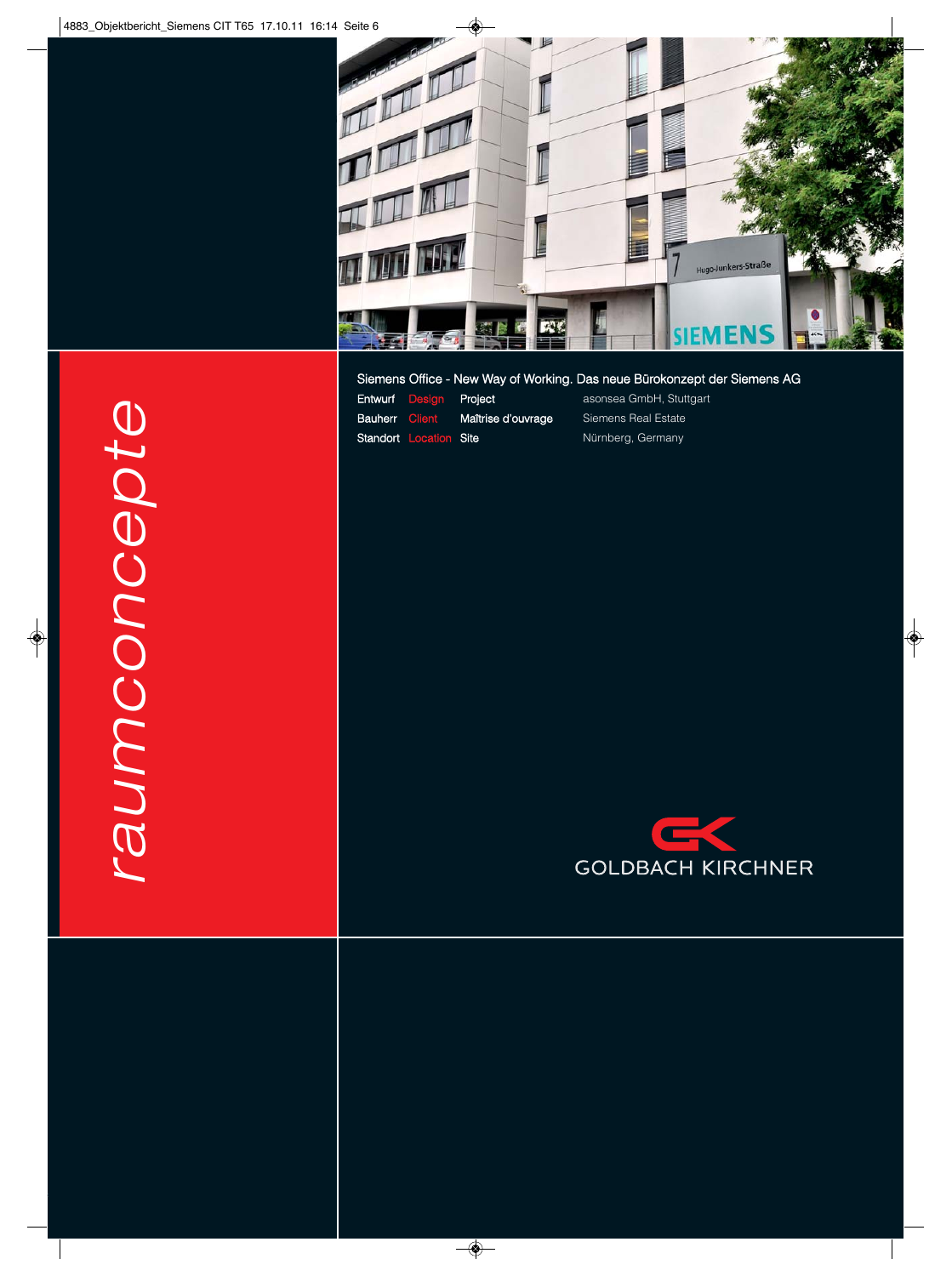### SIEMENS MACHT MOBIL

Das Projekt Siemens Office - New Way of Working unter der Federführung der Siemens Real Estate, gemeinsam mit Corporate Human Ressources und Corporate Information Technology, hat zum Ziel, zukunftsweisende Arbeitswelten bei Siemens Wirklichkeit werden zu lassen. Dabei geht es darum, langfristig die Voraussetzungen zu schaffen, um sowohl konzentriertes individuelles Arbeiten als auch intensive Zusammenarbeit im Team in einem integrierten Raumkonzept zu ermöglichen. Jeder Arbeitsplatz ist künftig ein "Freiraum für Kreativität und Individualität". Man wählt zwischen Projektarbeitsplätzen, Kreativräumen und ruhigen Bereichen für konzentriertes Arbeiten.





#### SIEMENS ON THE MOVE

The Siemens Office - New Way of Working project under the management of Siemens Real Estate, together with Corporate Human Resources and Corporate Information Technology, aims to make forward-looking working environments a reality at Siemens. It is a matter of creating the necessary conditions over the long term to enable both concentrated individual working and intensive teamwork in one integrated room concept.

Each work station will become a "free space for creativity and individuality". You can choose between project work stations, creative rooms and quiet areas for concentrated working.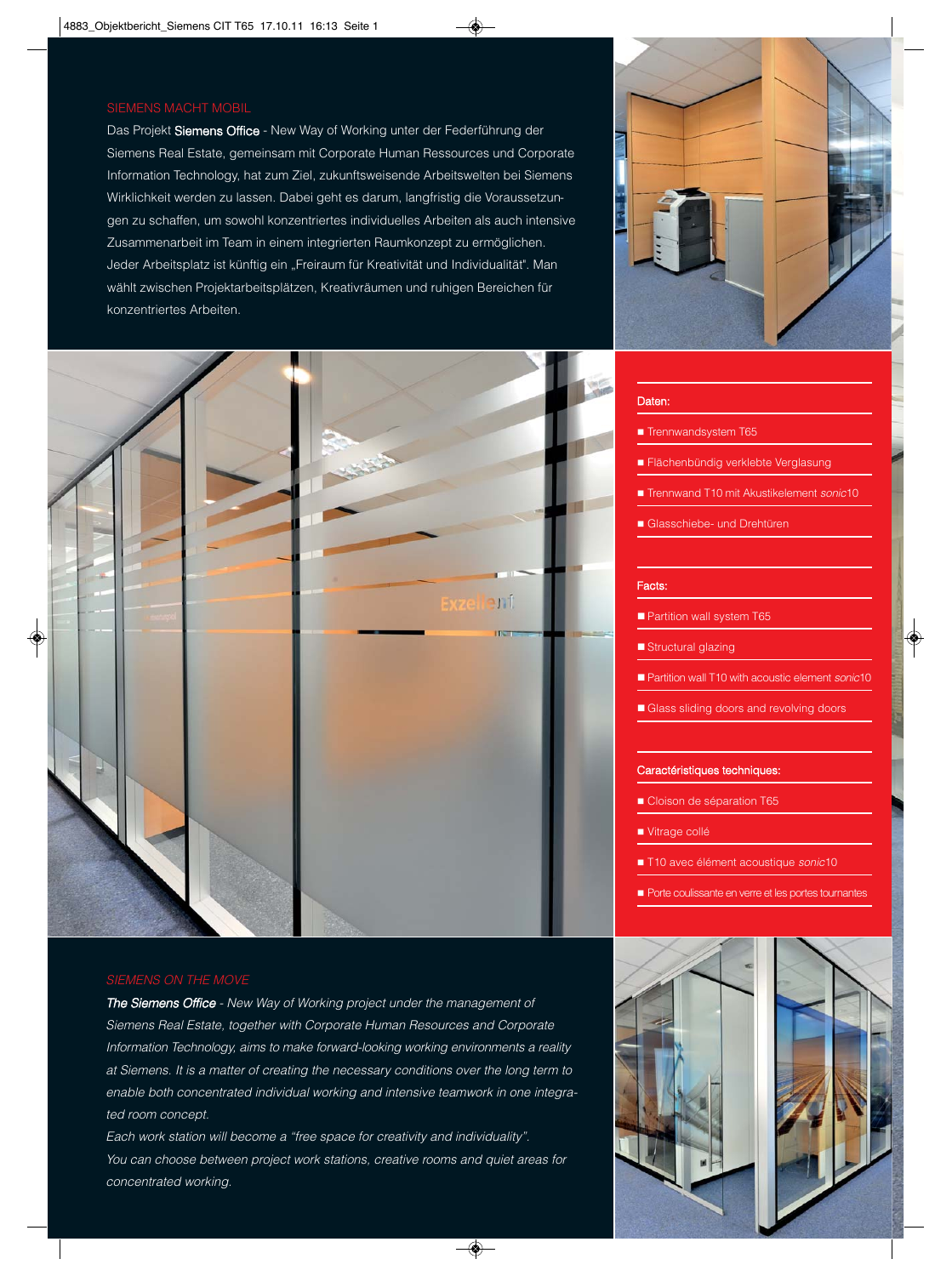### SIEMENS REND MOBILE

Le projet Siemens Office - New Way of Working, mené sous la responsabilité de Siemens Real Estate avec Corporate Human Ressources et Corporate Information Technology, a pour objectif de faire des mondes du travail porteurs d'avenir une réalité chez Siemens. Il s'agit de créer les conditions préalables sur le long terme pour permettre aussi bien un travail individuel et concentré qu'une collaboration intense en équipe dans un concept spatial intégré.

Chaque poste de travail devient un "espace libre pour la créativité et l'individualité". On choisit entre les postes de projet, les espaces créatifs et les zones paisibles pour un travail concentré.



Eine offene Bürolandschaft prägt das Bild des neuen Konzepts: flexibel, effizient, kommunikativ. Realisiert wird es mit dem Trennwandsystem T65, hochschallgedämmt mit VSG-Scheiben, verklebt im Structural glazing Verfahren, dem Vollwandsystem T10 sowie mikroperforierten sonic10 Akustikelementen.

An open-plan office landscape shapes the picture of the new concept: flexible, efficient, communicative. It will be realised using the T65 partition wall system, sound-insulated with laminated sheet glass, sealed using the structural glazing method, the T10 full-wall system and microperforated sonic10 acoustic elements.

Un paysage de bureau ouvert marque l'image du nouveau concept : flexible, efficace, communicatif. Il est réalisé avec le système de parois de séparation T65, hautement insonorisé par des vitres de verre de sécurité feuilletées collées selon le procédé Structural glazing, le système de parois pleines T10 et les éléments acoustiques sonic10 micro-perforés.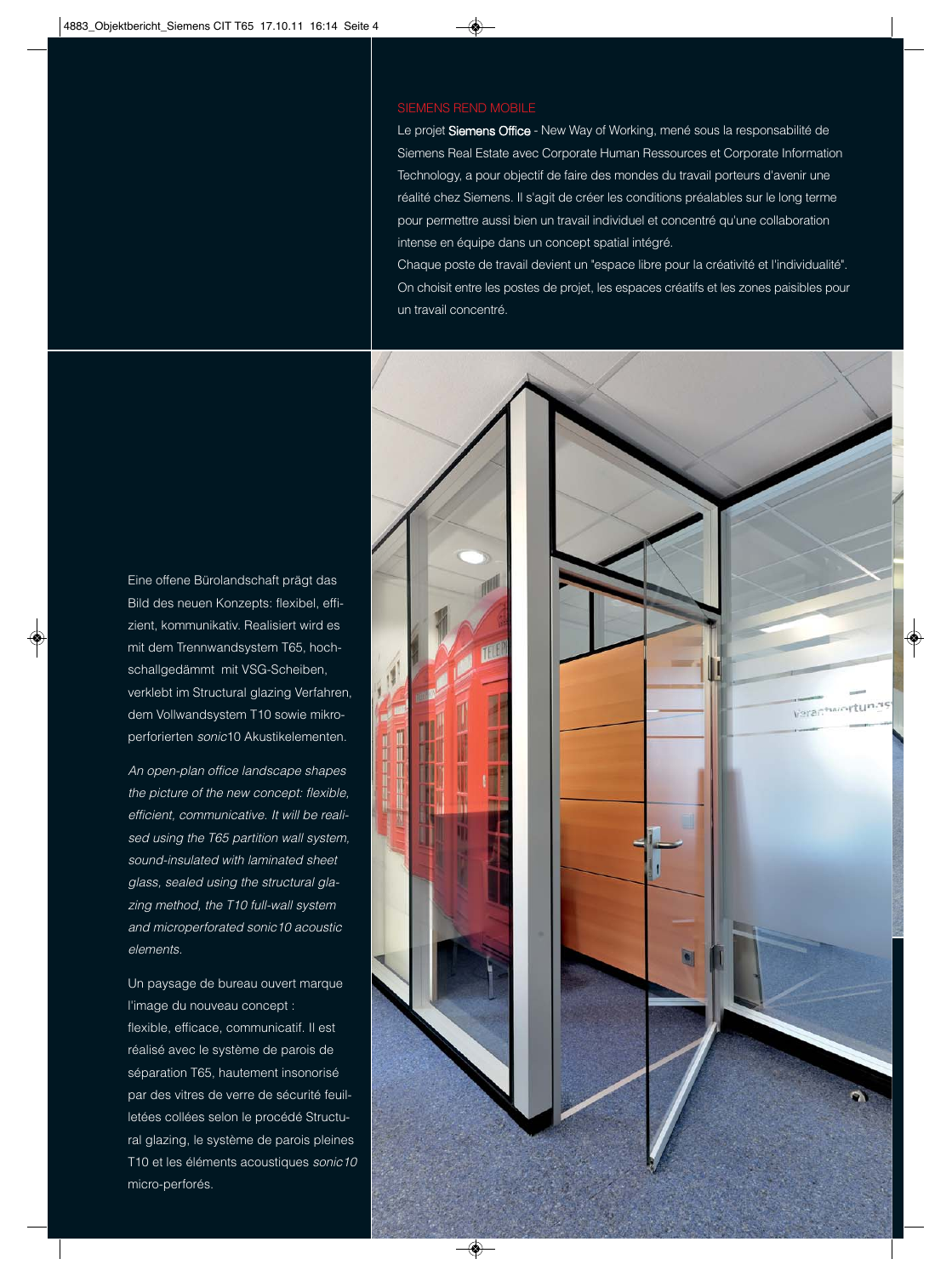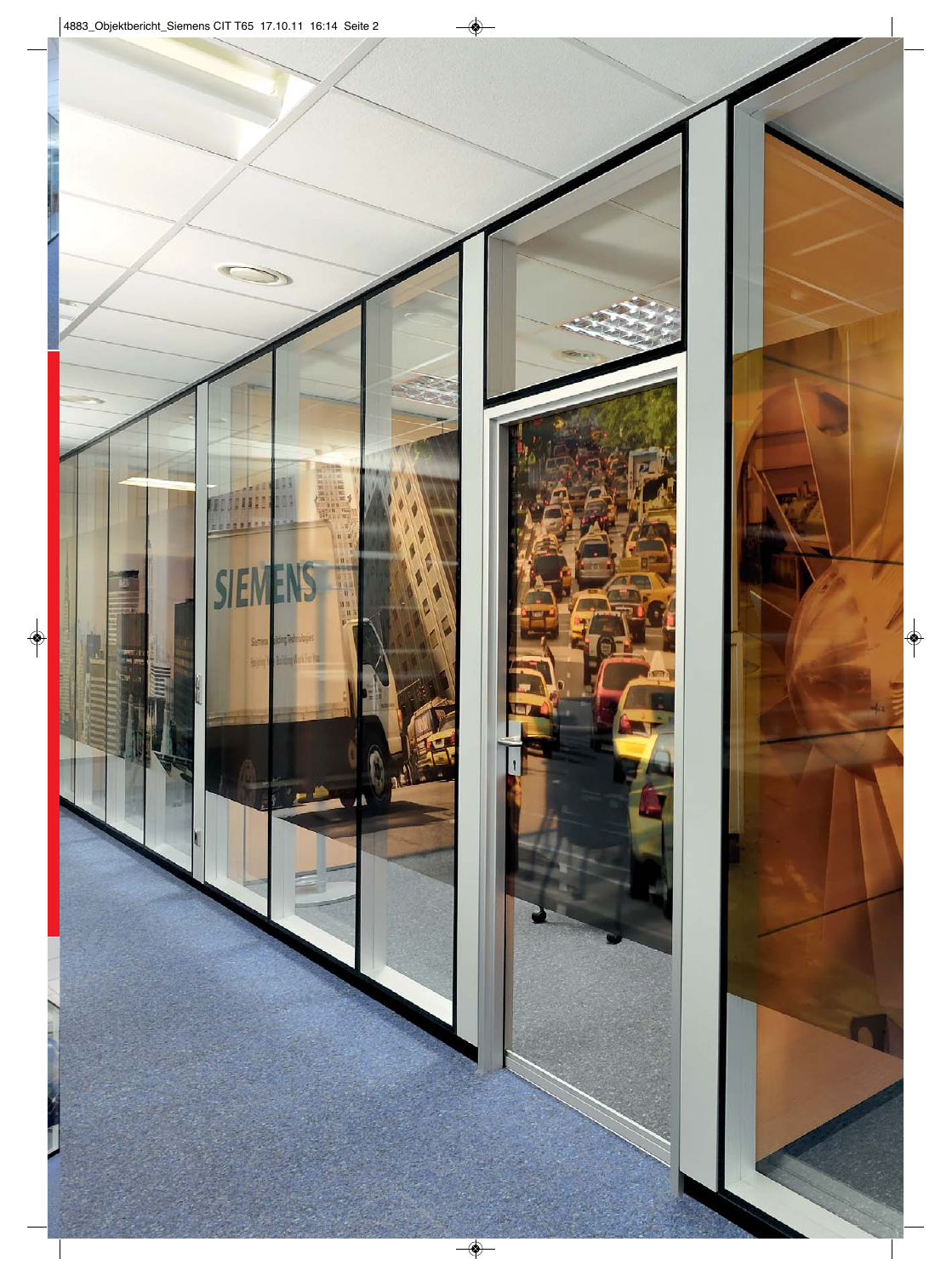